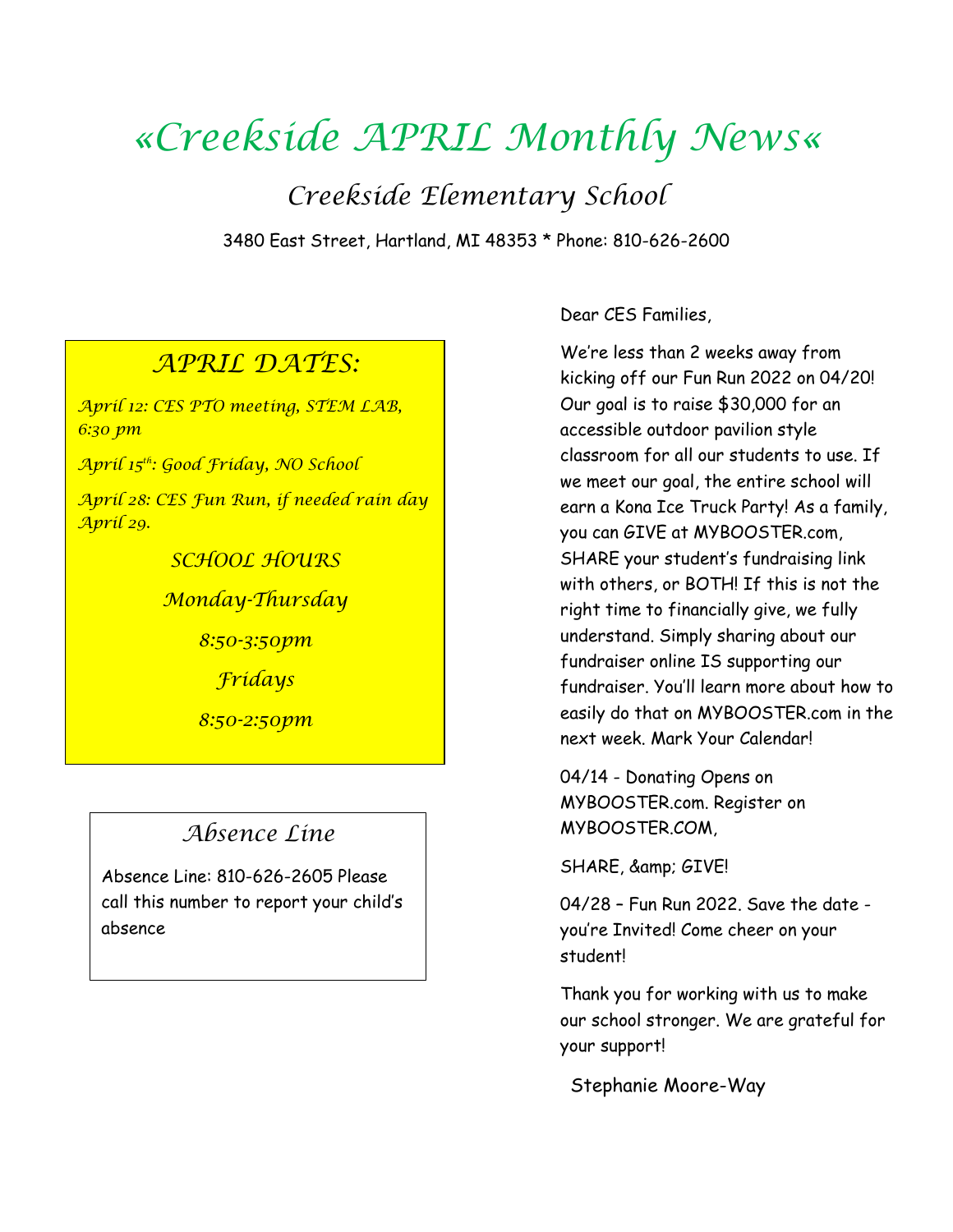#### Spring Testing Schedule

#### **BENCHMARK TESTING**

JK/Kindergarten: April 13: 9:30 am First Grade: April 18 and 19: 9:30 am Second Grade: April 20 and 21: 9:30 am

#### **M-STEP TESTING**

Third Grade: Third Grade: April 26 and 27: 9:30: ELA May 3 and 4: 9:30: ELA May 10 and 11: 9:30: Math May 17 and 18: 9:30: Math

## *Birthday Celebrations*

Due to the high number of life-threatening allergies at our school it is necessary to eliminate food items from our birthday celebrations. Celebrating with non-food items will ensure that our school is safe for all students. Classrooms and the office will continue to ensure that birthdays are special days for students. We will continue to celebrate holidays as we have in the past. Your child's teachers will share details specific to their classroom. Thanks for your understanding as we work to make Creekside safe for all students.

#### **The Return on Pizza Nights**

Mark your calendars Pizza Night is returning! Marco's will be donating 20% of the proceeds from pizza night back to Creekside. For COVID reasons, there will be two days just like last year. JK-1st grade will be a Monday night and 2nd-4th grade will be a Tuesday night. If you have multiple children in different grades you can do either night. The class with the most pizza ORDERS, not dollar amount, will win a free Cheesy Bread coupon from Marco's. When you order, just tell them your child's teacher's name. Again, if you have children in multiple classes just tell them all the teachers that your children have. Pizza nights will be May 9th and 10th

#### **KINDERGARTEN ENROLLMENT 2022-23**

#### [New Student Pre-Enrollment](https://sisweb.resa.net/PreEnrollment/default.aspx?id=47060)

Parents may begin the pre-enrollment process online and complete the enrollment by attaching documents:

- Birth certificate (a copy for school records)
- Immunization records with proof of DTP, Polio, MMR, Hepatitis B, Chicken Pox vaccines (or proof of having illness), and vision screening, plus copy of same for school records
- Proof of residency using one of the following: certificate of occupancy, purchase agreement, builder's permit, rent receipt or agreement, mortgage statement/receipt, voter registration card, utility bill, driver's license

Children are eligible for enrollment in kindergarten in August 2022 if they will have their fifth (5th) birthday on or before September 1, 2022. A child who turns five after September 1st and before December 1, 2022 may enroll if the parent/legal guardian signs a waiver that is supported by the school district.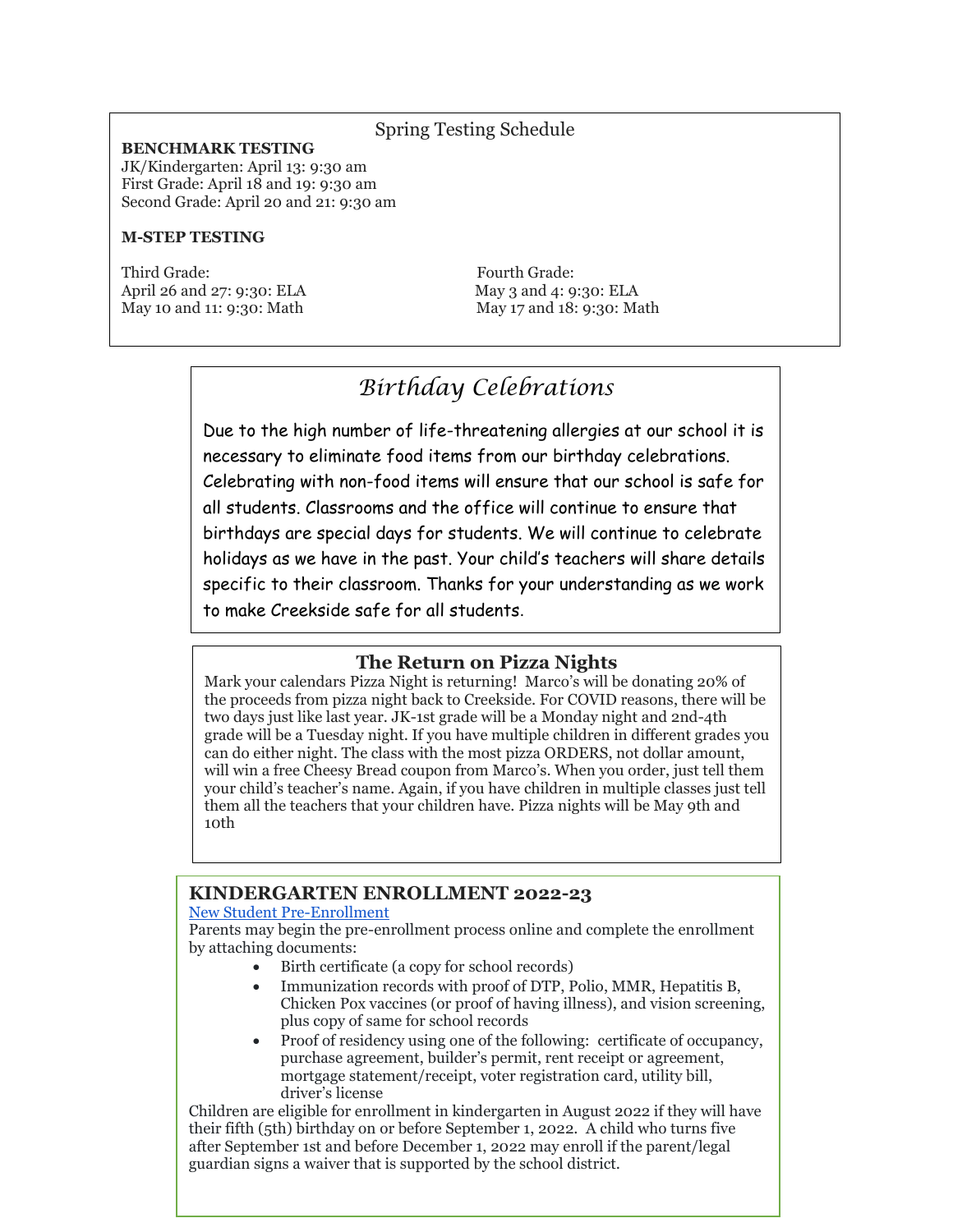## What is the plan when we have a case of Covid-19 at school?

#### **Update to Centers for Disease Control & Prevention Isolation & Quarantine Guidance**

The Centers for Disease Control & Prevention ("CDC") recently amended their guidance for how schools should approach the isolation and quarantine of personnel and students. As a

continuation in our efforts to keep students in school, we are intending to implement the new

CDC guidance for students and staff beginning on **Monday, January 10th .**

Th[e](https://www.cdc.gov/coronavirus/2019-ncov/community/schools-childcare/k-12-contact-tracing/about-isolation.html) [Overview of COVID-19 Isolation for K-12 Schools](https://www.cdc.gov/coronavirus/2019-ncov/community/schools-childcare/k-12-contact-tracing/about-isolation.html) and detaile[d](https://www.cdc.gov/coronavirus/2019-ncov/your-health/quarantine-isolation.html) [Quarantine and Isolation guidance](https://www.cdc.gov/coronavirus/2019-ncov/your-health/quarantine-isolation.html) can be found on the CDC's website.

Following is a very brief summary of the new guidance as it pertains to isolation and quarantine of school personnel and students:

You *isolate* when you are sick or when you have tested positive even if you don't have symptoms.

You *quarantine* when you might have been exposed to the virus and may or may not have been infected.

|                                       | <b>Instructions for Exclusion from</b><br>the School Environment                                                                                             | Instructions to Return to the<br><b>School-Environment</b>                                                                                                                                                                                                            |
|---------------------------------------|--------------------------------------------------------------------------------------------------------------------------------------------------------------|-----------------------------------------------------------------------------------------------------------------------------------------------------------------------------------------------------------------------------------------------------------------------|
| <b>Isolation</b>                      | Those with a positive test<br>result should isolate for a<br>period of 5 days, with day 0<br>being the day symptoms start<br>or a positive test is received. | Return to school may occur on<br>day 6 if symptoms have<br>resolved or improved and a<br>well-fitting mask MUST be<br>worn through day 10. During<br>days 6-10, if symptoms have<br>not resolved continue to isolate<br>until symptom free or 10 days<br>have passed. |
| <b>Isolation pending test results</b> | Symptomatic students or staff<br>with a pending COVID-19 test<br>should isolate until the result is<br>received.                                             | If the test is negative, the<br>student or staff member may<br>return when symptoms                                                                                                                                                                                   |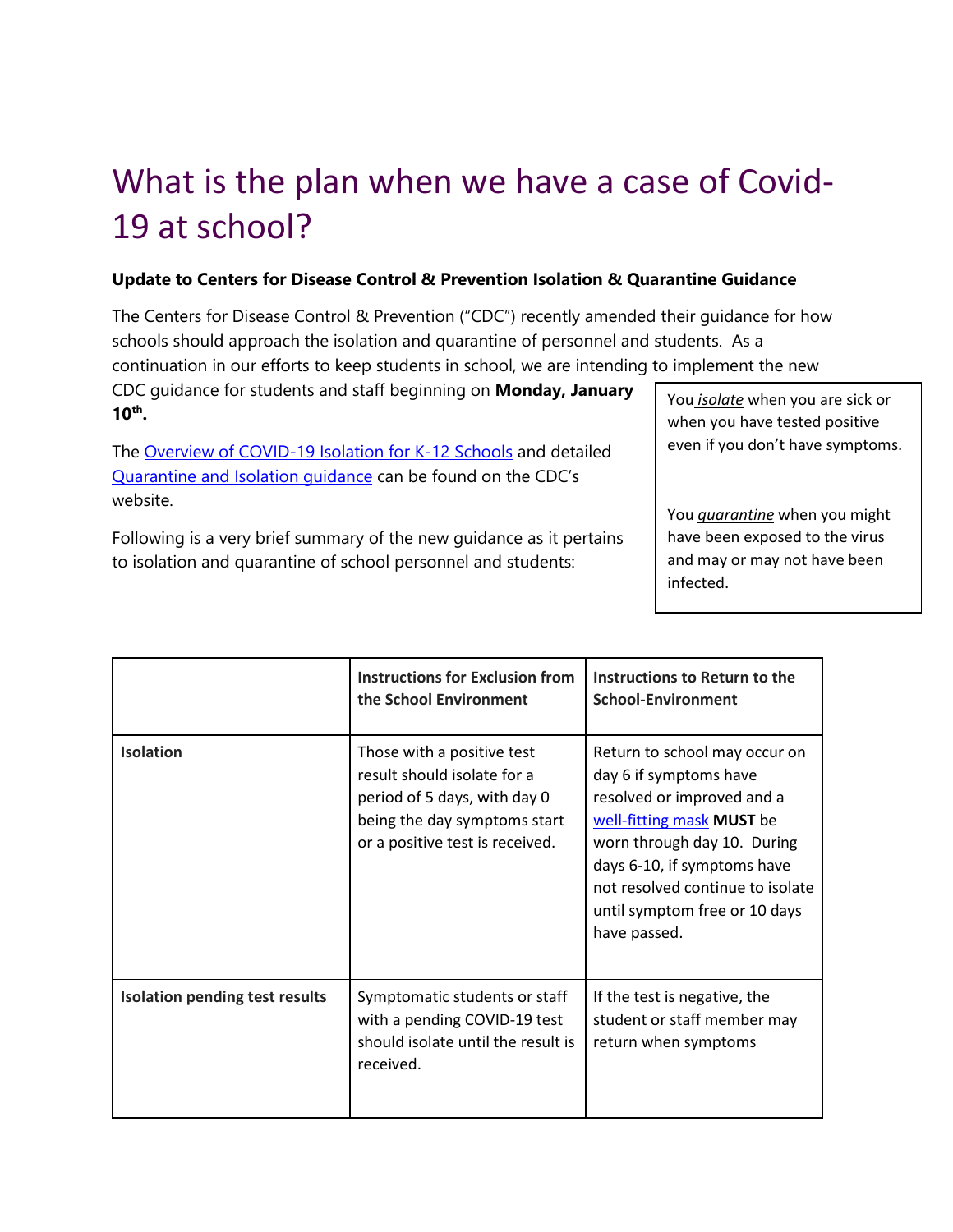|                                                                 |                                                                                                                                                                                                                                                                                                                                                                                                     | subside. If positive, see the<br>isolation instructions above.                                                                                                                                                                             |
|-----------------------------------------------------------------|-----------------------------------------------------------------------------------------------------------------------------------------------------------------------------------------------------------------------------------------------------------------------------------------------------------------------------------------------------------------------------------------------------|--------------------------------------------------------------------------------------------------------------------------------------------------------------------------------------------------------------------------------------------|
| <b>Quarantine from a home</b><br>exposure                       | Unvaccinated individuals that<br>come into close contact with<br>someone with COVID-19<br>outside of school or in the<br>home should quarantine for at<br>least 5 days. The date of<br>exposure is considered day 0.                                                                                                                                                                                | A return to school may occur<br>on day 6 if asymptomatic and<br>wearing a well-fitting mask<br>through day 10. Vaccinated<br>close contacts are excluded<br>from this recommendation<br>although masking is<br>recommended through day 10. |
| <b>Identified cluster of cases in</b><br>the school-environment | In the case of an identified<br>cluster of cases (3 or more<br>cases that are possibly linked<br>within a classroom or<br>grouping), targeted<br>interventions will be issued in<br>collaboration with LCHD.<br>Interventions may include<br>masking the entire staff and<br>student body for a period, a<br>short-term shift to virtual<br>learning for a classroom, a<br>grade level or a school. | The appropriate length of time<br>for the short-term intervention<br>will also be set in collaboration<br>with LCHD.                                                                                                                       |

Please continue to notify your school building/district office directly if you have tested positive for COVID-19 or have been exposed to someone in your household with COVID-19. In addition, please use<https://survey.alchemer.com/s3/6359915/UPDATED-COVID-19-Self-Report-Form> to self-report the case to the LCHD.

HCS will continue following the approved process for those individuals who have been identified as a close contact *within* the school setting in which parents will be notified, students are encouraged to get tested, wear a mask, monitor symptoms and stay home if they become symptomatic.